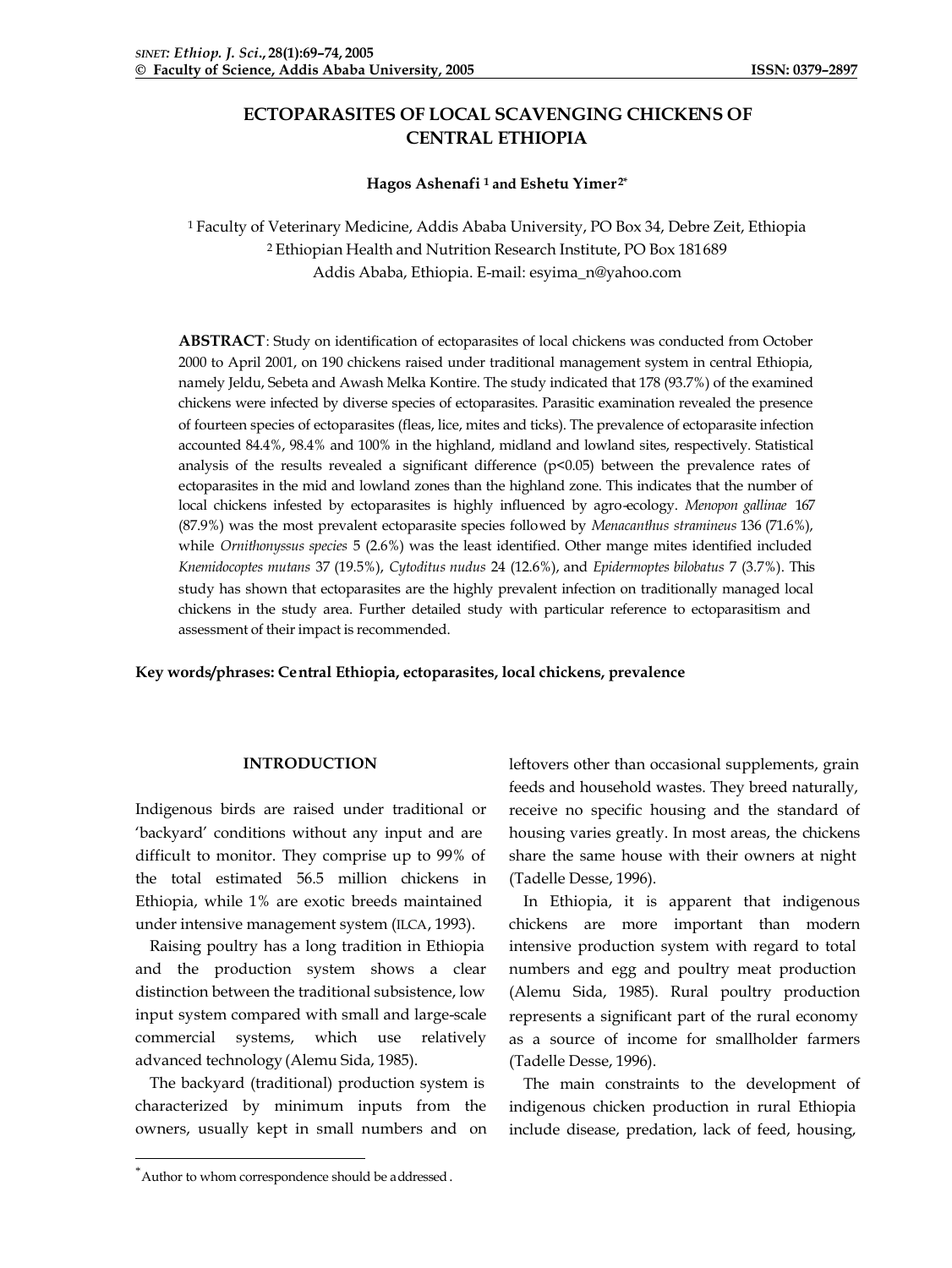poor management and to a lesser extent financial problems (Alemu Sida, 1985; Edward, 1992; Tadelle Desse, 1996). Different poultry diseases have been recorded in Ethiopia, mainly in exotic birds kept under intensive management systems. The major causes of economic loss were Newcastle disease (ND), coccidiosis, salmonellosis, chronic respiratory disease (CRD) and nutritional deficiencies. In addition fowl cholera, fowl pox, fowl typhoid and leukosis have been known to cause severe losses (Alamargot *et al*., 1985).

In addition to management problems and inadequate feeding, prevalence of disease also reduces the productivity of chickens under traditional management system (Sonaiya, 1990). Of the diseases that reduce productivity of rural poultry, parasitic diseases come first (Alemu Sida, 1985; Tadelle Desse, 1996). Parasites, both internal and external, are common in the tropics where the standard of husbandry is poor yet climatic conditions are favourable for the development of the parasites (Abebe Wosene *et al*., 1997). Even though, parasitic diseases are among the major causes that decrease productivity of chickens, they are often neglected, as they are rarely lethal. Although poultry diseases are known to cause marked economic loss, few studies have been done on local chickens in this country (Abebe Wosene *et al*., 1997). The objective of the present study is, therefore, to identify the major ectoparasites of local scavenging chickens in three different selected agro-climatic zones in central Ethiopia.

# **MATERIALS AND METHODS**

# *Description of the study areas*

The study was conducted in three selected sites, representing different agro-climatic zones in central Ethiopia. These include Jeldu, Sebeta and Awash-Melka-Kontire. Jeldu is located 125 Kms west of Addis Ababa at an altitude of 2880 metres above sea level (m.a.s.l.). The area is classified as temperate highland or "Dega", with an annual rainfall of about 1650 mm. The mean annual minimum and maximum temperature is 8°C and 19°C, respectively. Sebeta is located 25 Kms southwest of Addis Ababa at an altitude of 2240 m.a.s.l. The area is classified as mid–altitude zone "Wayna–Dega" climatic zone, with an annual rainfall of about 890 mm. The mean annual minimum and maximum temperature is 15° C and 21° C, respectively. Awash-Melka-Kontire is located some 55 kms southwest of Addis Ababa at an altitude of 1509 m.a.s.l. The area is classified as lowland or "Kolla" climatic zone, with an annual rainfall of about 700 mm. The mean annual minimum and maximum temperature is about 18° C and 27° C, respectively (NMSA, 2000).

#### *Animals and management*

A total of 190 local chickens both apparently healthy and clinically sick, including both sexes and different age groups were purchased from local open-air markets in the respective study areas. The poultry management pattern involving local chickens in the study areas was in all cases free-range traditional system. Chickens were then transported to Sebeta, National Animal Health Research Centre (NAHRC), for detailed laboratory and postmortem examination.

#### *Sample Collection and examination procedure*

Following euthanasia, the skin together with the feathers and legs from each chicken was separated from the underlying integument and placed in a blue plastic bag (to prevent the escape of the ectoparasites and to provide a contrasting back ground during collection). The legs and featherless areas of the body with any seborrhea or crustation were scrapped for microscopic examination. The chickens were then eviscerated and the thoracic cavity opened. A close visual inspection of the air sacs and lungs was undertaken to examine the presence of air sac mites. The detected external parasites were collected and preserved in 70% ethanol for eventual identification. The identification of collected external parasites was carried out based on the morphological features described by Soulsby (1982).

# *Data analysis*

The prevalence rate was the prevalence of the number of positive animals out of the total number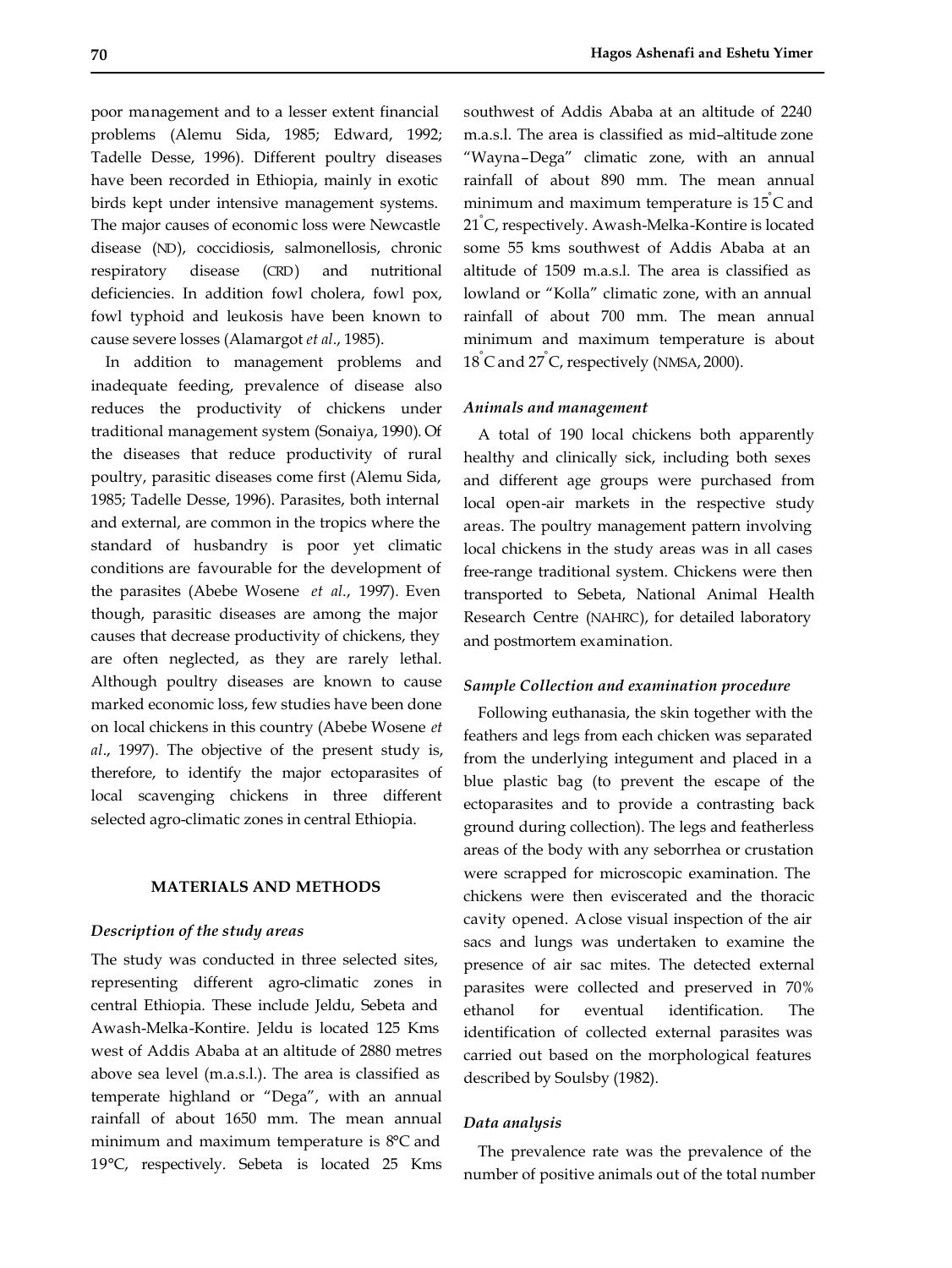of animals examined. Difference in prevalence by explanatory variable (study areas) was investigated by the Fisher's exact test (SPSS, 2002). In all cases P<0.05 was considered as statistically significant.

# **RESULTS**

Out of the total 190 chickens examined from the three study areas, 178 (93.68%) were found harbouring different types of ectoparasites. The prevalence of ectoparasite infection was 84.4%, 98.4% and 100% for Jeldu, Sebeta and Awash Melka Kontire, respectively (Table 1).

# **Table 1. Overall prevalence of ectoparasites in local scavenging chickens in central Ethiopia.**

| Study area  | No.      | No.      | Prevalence  |
|-------------|----------|----------|-------------|
|             | examined | infected | rate $(\%)$ |
| Jeldu       | 64       | 54       | 84.4        |
| Sebeta      | 65       | 63       | 98.4        |
| Awash Melka |          |          |             |
| Kontire     | 61       | 61       | 100         |
| Total       |          | 178      |             |

The highest infection prevalence rate (100%) was observed in the chickens examined from Awash Melka Kontire, followed by 98.4% from Sebeta, representing lowland and midland zones, respectively. A lower prevalence rate of (84.4%) occurred in Jeldu, which represents highland areas (Table 1). The mid and low land zones showed statistically significant difference (p<0.05) ectoparasite infection prevalence rates than the highland zone.

The ectoparasite fauna of examined local chickens in central Ethiopia was marked by the presence of one flea species *(Echidenophaga gallinacea),* one tick species *(Argas persicus)*, five species of mites (*Cytoditus nudus, Dermanyssus gallinae, Epidermoptes bilobatus, Knemidocoptes mutans,* and *Ornithonyssus species)* and seven species of lice *(Cuclotogaster heterographus, Goniodes gigas, Goniodes dissmilis*, *Goniocotes gallinae, Lipeurus caponis, Menacanthus stramineus, and Menopon gallinae). Argas persicus* (4.6%) and *Ornithonyssus species* (3.1%) occurred only in the midland and low land (8.2% and 3.3%) zones, respectively; while other ectoparasites occurred in different areas with varying degrees of prevalence (Table 2).

**Table 2. Prevalence of ectoparasites of local scavenging chickens in central Ethiopia.**

| Ectoparasite species                                                                                                                                                        | Prevalence %                                                                  |                                                                                     |                                                                                 |                                                                                      |  |
|-----------------------------------------------------------------------------------------------------------------------------------------------------------------------------|-------------------------------------------------------------------------------|-------------------------------------------------------------------------------------|---------------------------------------------------------------------------------|--------------------------------------------------------------------------------------|--|
|                                                                                                                                                                             | Ieldu                                                                         | Sebeta                                                                              | Awash Melka Kontire                                                             | Over all prevalence                                                                  |  |
| <b>FLEA</b><br>Echidenophaga gallinacea                                                                                                                                     | 7(10.9)                                                                       | 3(4.6)                                                                              | 3(4.9)                                                                          | 13(6.8)                                                                              |  |
| <b>TICKS</b><br>Argas persicus                                                                                                                                              | 0                                                                             | 3(4.6)                                                                              | 5(8.2)                                                                          | 8(4.2)                                                                               |  |
| <b>MITES</b><br>Cytoditus nudus<br>Dermanyssus gallinae<br>Epidermoptes bilobatus<br>Knemidocoptes mutans<br>Ornithonyssus species                                          | 8(12.5)<br>3(4.7)<br>1(1.6)<br>7(10.9)<br>0                                   | 6(9.2)<br>7(10.8)<br>3(4.5)<br>11(16.9)<br>3(3.1)                                   | 10(16.4)<br>5(8.2)<br>3(4.9)<br>19 (31.2)<br>2(3.3)                             | 24 (12.6)<br>15(7.9)<br>7(3.7)<br>37 (19.5)<br>5(2.6)                                |  |
| <b>LICE</b><br>Cuclotogaster heterographus<br>Goniodes gigas<br>Goniodes dissmilis<br>Goniocotes gallinae<br>Lipeurus caponis<br>Menacanthus stramineus<br>Menopon gallinae | 3(4.7)<br>12 (18.8)<br>4(6.3)<br>18 (28.1)<br>7(10.9)<br>48 (75)<br>51 (79.7) | 7(10.8)<br>30(46.2)<br>20(31.2)<br>38 (58.5)<br>22 (33.9)<br>48 (73.9)<br>56 (86.2) | 5(8.2)<br>27(44.3)<br>17(27.9)<br>25(40.9)<br>19(31.2)<br>40(65.6)<br>60 (98.4) | 15(7.9)<br>69 (36.3)<br>41(21.6)<br>81 (42.6)<br>48(25.3)<br>136(71.6)<br>167 (87.9) |  |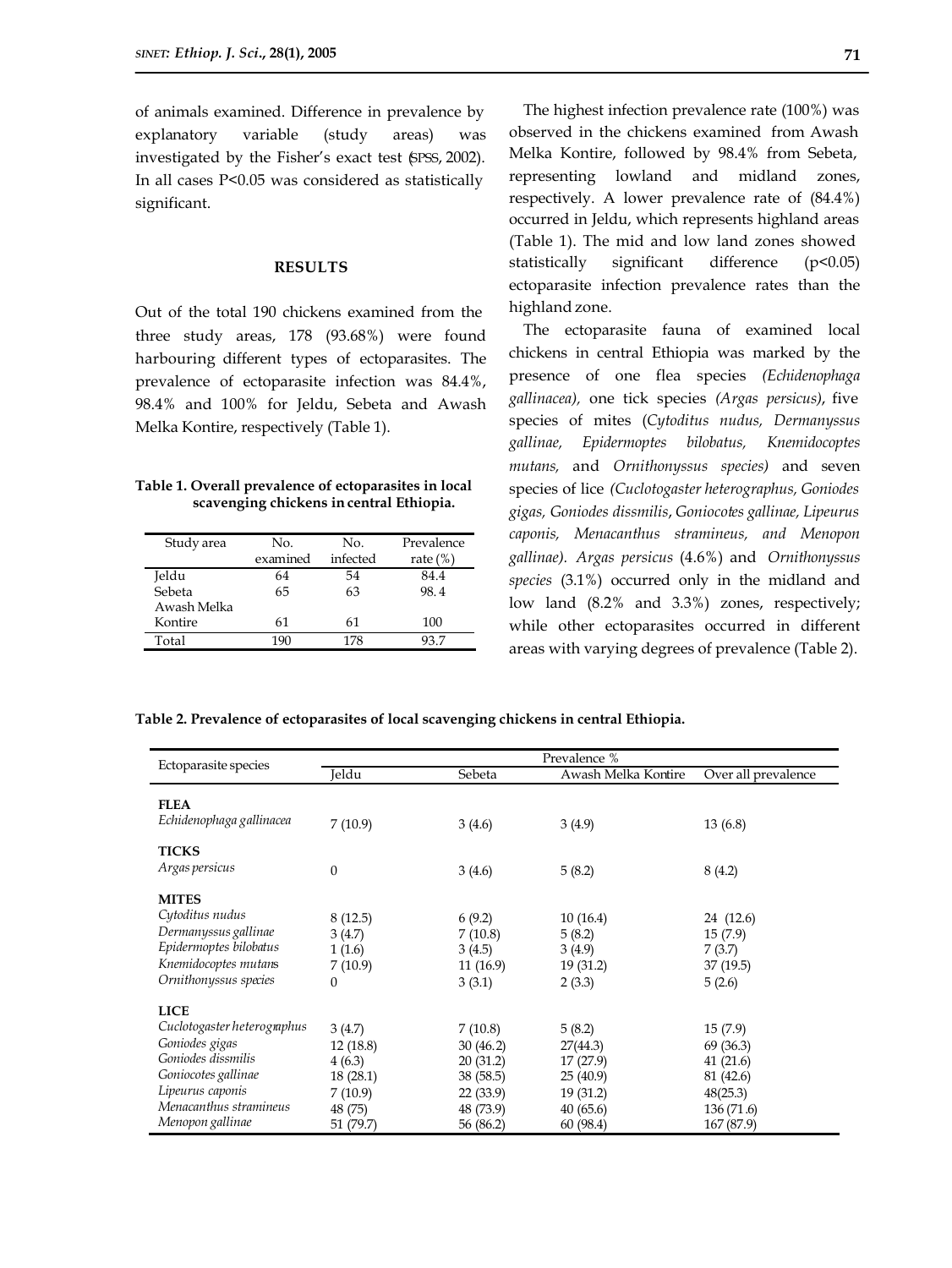Of all the ectoparasites recovered *Menopon gallinae* occurred with an overall prevalence rate of 167 (87.9%). *Ornithonyssus species* 5 (2.6%) was the least identified. *Knemidocoptes mutans* 37 (19.5%), *Cytoditus nudus* 24 (12.6%), and *Epidermoptes bilobatus* 7 (3.7%) were the other mange mites recorded during this study. The major ectoparasites identified in all the three study areas were lice and mites, locally known as *²Kenken²*.

#### **DISCUSSION**

The present study revealed the existence and occurrence of various ectoparasites in local chickens in central Ethiopia. The high prevalence of ectoparasitism is associated partly with the husbandry practice in the backyard low input management system as well as to the conducive environmental factors favouring the propagation and life cycle progression of the diverse parasite fauna in the studied sites.

Statistical analysis of the results revealed a significant difference (p<0.05) between the prevalence rates of ectoparasites in the mid and lowland zones than the highland zones. This indicates that the number of local chickens infested by ectoparasites is highly influenced by agroecology. At higher altitudes, colder temperatures and a lower level of infestation are observed. This may be because the extreme low temperatures of the highland areas inhibit the development and survival of the early stages of ectoparasites. However, the warmer temperatures of the mid and lowland areas provide conducive conditions for the survival, propagation and life cycle progression of the diverse parasite fauna. In this study, the infection prevalence of ectoparasites was highest in Awash Melka Kontire (100%) and least in Jeldu (84.4%). A higher 100% ectoparasite prevalence was reported by Gedion Yilma (1991) in another study carried out in the eastern lowlands of Ethiopia (Dire Dawa). This variation may be due to the variation in the climate of the study areas. Awash Melka Kontire is a place with a higher average temperature and lower annual rainfall. This condition may have favoured the development and transmission of the parasites although this might require further investigation.

The ectoparasite with the highest prevalence encountered in this study was *Menopon gallinae* (87.9%). However, Gedion Yilma (1991) and Bersabeh Tigabu (1999) reported relatively lower prevalence rates of *Menopon gallinae*, in Dire Dawa (51.2%) and Nazareth (41.7%), Ethiopia.

*Menacanthus stramineus* (71.6%) was the second most prevalent species of ectoparasite encountered. *M. stramineus* is the most pathogenic species of poultry lice as it causes severe anaemia by puncturing small feathers and feed on blood that oozes out. It is known to cause inflammation of the skin and extensive scab formation (Urquart *et al*., 1987).

Scaly leg mite, *Knemidocoptes mutans,* 37 (19.5%) is a small spherical sarcoptic mite that usually tunnels into the tissue under the scales causing an inflammation with exudate that hardens on the surface and displace the scales resulting in marked keratinisation, responsible for the thickened scaly nature of the feet (Urquart *et al*., 1987; Philips, 1991). *K. mutans* was consistently recovered in this study from chicken with scaly legs having a characteristic thickened leg with scaly nature and marked keratinisation.

Air sac (respiratory system) mites of poultry, *Cytoditus nudus* was found on the lungs and air sacs of local chickens at a prevalence rate of 24 (12.6%). Close inspection of the opened cadaver of an affected bird soon after death revealed whitish dots moving slowly over the transparent air sac surfaces. There is considerable conflict among observers as to the damage caused by air sac mites. Some are of the opinion that they are particularly harmless because their presence has been noted in apparently healthy birds. Others state that the mites are responsible for emaciation, peritonitis, pneumonia and obstruction of air passages and predisposing to tuberculosis (Soulsby, 1982).

Skin mite, *Epidermoptes bilobatus* was reported in 7 (3.7%) of local scavenging chickens in central Ethiopia and noted to cause lesions with severe dermatitis, and formation of thick, brownish scabs.

The stick tight flea, *Echidinophaga gallinacea*, is a unique among poultry fleas in that the adults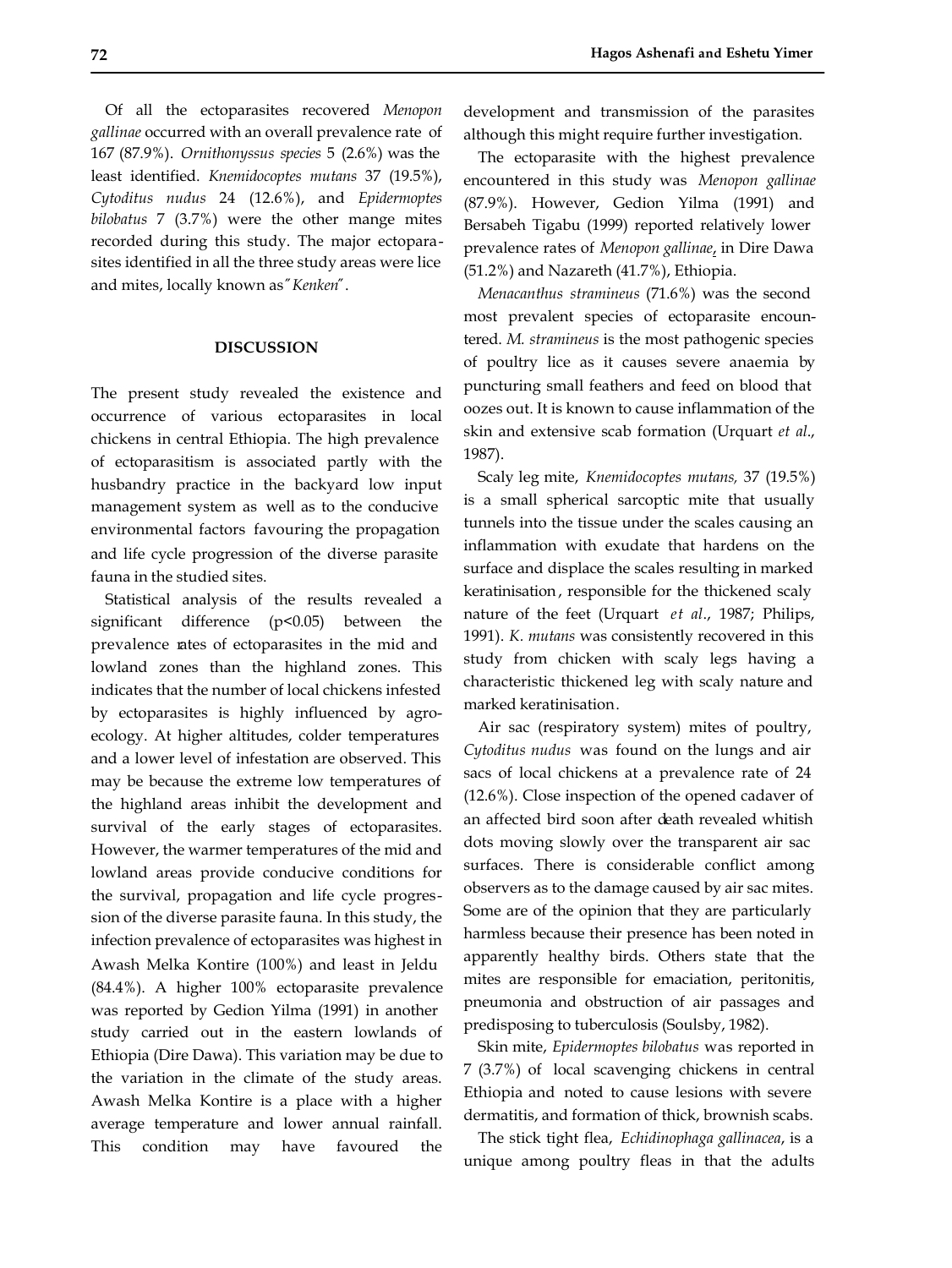become sessile parasites and usually remain attached to the skin of head for days or weeks. It causes irritation and blood loss leading to anaemia and death particularly in young birds (Philips, 1991).

*Argas persicus* and *Dermanyssus gallinae* were encountered, at a prevalence rate of 8 (4.2%) and 15 (7.8%), respectively. However, this does not reflect the true figure, since both parasites live on hosts for a short period of time and usually at night (Urquart *et al*., 1987). This result is in agreement with previous reports of Gedion Yilma (1991), Abebe Wosene *et al*. (1997), Bersabeh Tigabu (1999) and Eshetu Yimer *et al*. (2000) from different parts of Ethiopia. Ticks inhabiting poultry houses of the family Argasidae, soft ticks, *Argas persicus* causes loss of blood, reduced production and are notorious transmitters of diseases such as Avian Spirochetosis, *Aegyptinella pullorum*, an erythrocyte invading protozoan of birds, fowl cholera and possibly other diseases (Philips, 1991). *Dermanyssus gallinae*, northern fowl mites apart from causing intense pruritis and pain, act as vectors of *Borrelia anserina* (Urquart *et al*., 1987).

This study showed that local scavenging chickens had multiple ectoparasite infestations up to 14 species per chicken, which is known to adversely affect their health status and contribute to decreased productivity. Owing to the inherent nature of the management of chicken in rural areas, infectious and parasitic diseases are wide spread exerting their confounding effects on productivity. Application of parasite control schemes must thus receive priority attention. Further efforts need to be intensified in envisaging rural poultry management packages, suitable to different agro–production systems that consider better health care, supplementary feed and housing facilities.

# **REFERENCES**

1. Abebe Wosene, Asfaw Teferi, Genete Bishu, Kassa Bayou and Dorchies, P.H. (1997). Comparative studies of external parasites and gastro– intestinal helminths of chickens kept under different management system in and around Addis Ababa, Ethiopia. *Rev. Med. Vet*. **148**:497–500.

- 2. Alamargot, J., Mengistu Alemayehu and Fesseha Gebreab (1985). Poultry diseases in Ethiopia. *Rev. Med. Vet*. **38**(2):130–137.
- 3. Alemu Sida (1985). The status of poultry research and development in Ethiopi a. **In**: *The Status of Livestock, Pasture and Forage Research and Development in Ethiopia.* Proceedings of the Institute of Agricultural Research (IAR), Addis Ababa, pp. 62–70.
- 4. Bersabeh Tigabu (1999). A survey of Ectoparasites and GI helminths of backyard chickens in threeselected agro–climatic zones in central Ethiopia. DVM Thesis, Faculty of Veterinary Medicine, Addis Ababa University, Ethiopia, pp. 61.
- 5. Edward, H. (1992). Small-scale poultry keeping in Welaita, North Omo region. Farmer's research project (FRP). Technical pamphlet, No. 3. Farm Africa, Addis Ababa, Ethiopia.
- 6. Eshetu Yimer, Mulualem Enyew, Abera Kebede and Ebrahim Hussien (2000). Mange mites of Poultry in Amhara Regional State. *Bull. Anim. Hlth. Prod. Afr.* **48**(2):119–120.
- 7. Gedion Yilma (1991). A preliminary survey of Ectoparasites and GI helminthes of local chickens in and around Dire Dawa. DVM Thesis, Faculty of Veterinary Medicine, Addis Ababa University, Ethiopia, pp. 38.
- 8. ILCA (1993). International Livestock Centre for Africa. *Handbook of African Livestock Statistics*, pp. 15– 17.
- 9. NMSA (2000). National Meteorology Service Agency . Monthly metrological report, Addis Ababa, Ethiopia.
- 10. Philips, J.R. (1991). *Ectoparasites*. *The Merck Veterinary Manual*, 8<sup>th</sup> ed. National publishing, Inc. Philadelphia, Pennsylvania, pp 1956–1958.
- 11. SPSS (2002). *SPSS for Windows Release* No. 11.5.0, Lead Technologies Inc. USA.
- 12. Sonaiya, E.B. (1990). The context and prospects for development of smallholder rural poultry production in Africa. **In:** *CTA–Seminar Proceedings on Small holder Rural Poultry Production*, Vol. 2, pp. 108–141. Thessaloniki, Greece.
- 13. Soulsby, E.J.L. (1982). *Helminths, Arthropods and Protozoa of domesticated Animals*, 7th ed. B. Tindall and Casell, pp. 446–456 and 630–645.